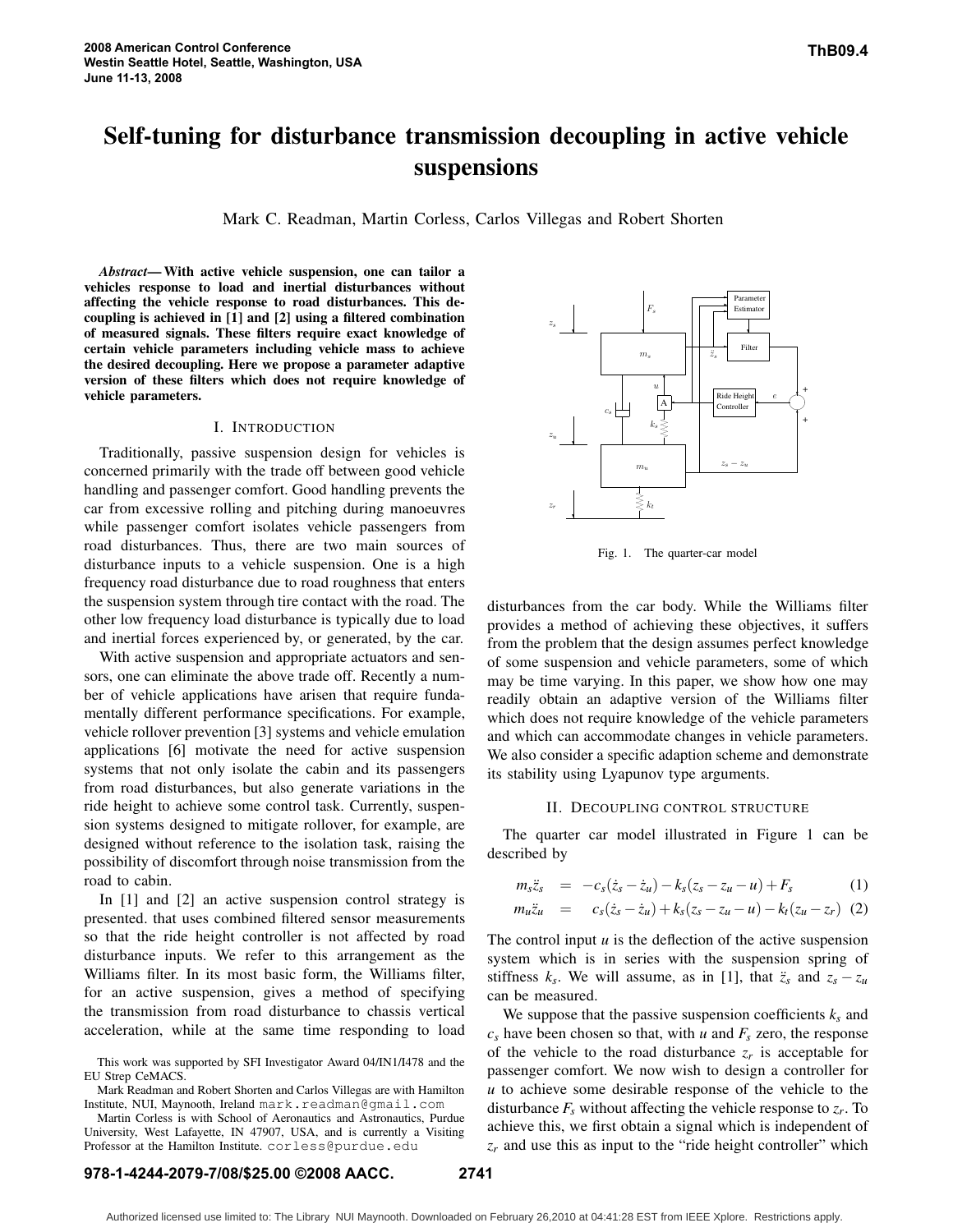TABLE I

**NOTATION** 

| $z_{s}$          | Deflection of sprung mass        | m    |
|------------------|----------------------------------|------|
| $z_u$            | Deflection of unsprung mass      | m    |
| $Z_r$            | Road deflection                  | m    |
| $F_{s}$          | Inertial force                   | N    |
| $\boldsymbol{u}$ | Control input                    | m    |
| $m_{\rm s}$      | Sprung mass                      | kg   |
| $m_{\rm u}$      | Unsprung mass                    | kg   |
| $c_{s}$          | Suspension damping coefficient   | Ns/m |
| $k_{s}$          | Suspension stiffness coefficient | N/m  |
| $k_t$            | Tyre stiffness coefficient       | N/m  |

generates *u*. To this end, note that equation (1) can be written as

$$
e_1 = k_s u + F_s \tag{3}
$$

where

$$
e_1 := m_s \ddot{z}_s + c_s (\dot{z}_s - \dot{z}_u) + k_s (z_s - z_u)
$$
 (4)

It follows from  $(3)$  that  $e_1$  is completely unaffected by the disturbance  $z_r$ . Definition (4) tells us that  $e_1$  can be obtained from the measurement signals  $\ddot{z}_s$  and  $z_s - z_u$ . To avoid differentiation of the measurement  $z_s - z_u$ , we now consider for controller input any signal *e* of the form

$$
e = F(s)e_1 = m_sF(s)\ddot{z}_s + (c_s s + k_s)F(s)(z_s - z_u)
$$

where the scalar transfer function  $F(s)$  has at least relative degree one. Recalling (3), we obtain that  $e = F(s)(k_s u + F_s)$ .

**Comment :** Note that *e* is completely unaffected by the disturbance  $z_r$  and can be used to achieve multiple control objectives.

If, as in [2], we consider  $F(s) = 1/(c_s s + k_s)$  then,

$$
e = W(s)\ddot{z}_s + z_s - z_u \tag{5}
$$

where

$$
W(s) = \frac{\beta}{s + \alpha} \tag{6}
$$

with

$$
\alpha = k_s/c_s, \qquad \beta = m_s/c_s. \tag{7}
$$

(In [1], Williams considers  $F(s) = 1/(m_s s^2 + c_s s + k_s)$ ). Note that *e* can be realized from the following state space description:

$$
\dot{x}_f = -\alpha x_f + \beta \ddot{z}_s \neq x_f + z_s - z_u
$$
\n(8)

### III. THE ADAPTIVE WILLIAMS FILTER

The filters proposed in [1] and [2] can never be implemented due to uncertainty in the suspension and vehicle parameters. Therefore road noise will not be cancelled exactly at the controller. Since the filter (6) or (8) only contains two parameters,  $\alpha$  and  $\beta$ , one approach is to replace  $\alpha$  and  $\beta$ in (8) with some adaptively tuned estimates  $\hat{\alpha}$  and  $\hat{\beta}$ . This results in the adaptive Williams filter:

$$
\begin{array}{|rcll}\n\dot{x}_f &=& -\hat{\alpha}x_f + \hat{\beta}\ddot{z}_s \\
e &=& x_f + z_s - z_u\n\end{array}\n\tag{9}
$$

To obtain adaptation laws for the estimated parameters, we note that equation (1) can be written as

$$
\dot{\eta} + \alpha(\eta - u) + \beta \ddot{z}_s + \gamma = w \tag{10}
$$

where  $\eta := z_s - z_u$ . If we view  $F_s$  as consisting of a constant part  $F_{s0}$  and a slowly time-varying part  $F_s - F_{s0}$ , then  $\gamma =$  $-F_{s_0}/c_s$ ,  $w = (F_s - F_{s_0})/c_s$ ,  $F_s = c_s(w - \gamma)$  and  $\gamma$  is a constant. If *w* is a low frequency signal, we can mitigate its effect by applying a high pass filter *T* to the above differential equation to obtain

$$
\dot{\tilde{\eta}} + \alpha (\tilde{\eta} - \tilde{u}) + \beta \tilde{u}_2 + \tilde{\gamma} = \tilde{w}
$$
 (11)

where

$$
\tilde{\eta} := T(\eta), \quad \tilde{u} := T(u), \quad \tilde{u}_2 := T(\ddot{z}_s), \quad \tilde{\gamma} := T(\gamma)
$$

**Comment :** We now note that (11) describes a simple linear first order system which depends linearly on the constant parameters  $\alpha$ ,  $\beta$  and  $\tilde{\gamma}$ ; also all the signals  $\tilde{\eta}$ ,  $\tilde{u}$  and  $\tilde{u}_2$  are available. Thus, we can use some standard parameter estimation schemes to obtain estimates  $\hat{\alpha}$ ,  $\hat{\beta}$ , and  $\hat{\gamma}$  of  $\alpha$ ,  $\beta$ and  $\tilde{\gamma}$ .

## *A. A specific parameter estimator*

Here we will use the following simple parameter estimation scheme which is based on those used in the adaptive control literature; see, for example [4].

$$
\dot{\hat{\eta}} + \hat{\alpha}(\hat{\eta} - \tilde{u}) + \hat{\beta}\tilde{u}_2 + \hat{\gamma} + l_0 v + l_4(\hat{\eta} - \tilde{u})^2 v = 0
$$
  
\n
$$
v = \hat{\eta} - \tilde{\eta}
$$
  
\n
$$
\dot{\hat{\alpha}} = l_1 v(\hat{\eta} - \tilde{u})
$$
  
\n
$$
\dot{\hat{\beta}} = l_2 v \tilde{u}_2
$$
  
\n
$$
\dot{\hat{\gamma}} = l_3 v
$$
\n(12)

where

$$
l_0 \geq 0, \qquad l_1, l_2, l_3, l_4 > 0.
$$

To demonstrate stability of the above scheme, introduce

 $\delta \alpha := \hat{\alpha} - \alpha$ ,  $\delta \beta := \hat{\beta} - \beta$ ,  $\delta \gamma := \hat{\gamma} - \tilde{\gamma}$ ,  $\tilde{u}_1 := \hat{\eta} - \tilde{u}$ .

Equations 
$$
(11)
$$
 and  $(12)$  yield

$$
\dot{v} + (\alpha + l_0)v + \delta \alpha \tilde{u}_1 + \delta \beta \tilde{u}_2 + \delta \gamma + l_4 \tilde{u}_1^2 v = -\tilde{w}
$$
  
\n
$$
\delta \alpha = l_1 v \tilde{u}_1
$$
  
\n
$$
\delta \beta = l_2 v \tilde{u}_2
$$
  
\n
$$
\delta \gamma = l_3 v
$$

As a candidate Lyapunov function, consider the positive definite function

$$
V(v, \delta\alpha, \delta\beta, \delta\gamma) = v^2 + \delta\alpha^2/l_1 + \delta\beta^2/l_2 + \delta\gamma^2/l_3.
$$

With  $\tilde{w} = 0$ ,

$$
\dot{V} = -2(\alpha + l_0)v^2 - 2l_4\tilde{u}_1^2v^2.
$$

From this one can guarantee that  $v$ ,  $\hat{\alpha}$ ,  $\hat{\beta}$ ,  $\hat{\gamma}$  are bounded. In addition  $v^2$  is an  $\mathscr{L}_1$  function. Considering now  $V_1(v) = v^2$ , we obtain that

$$
\dot{V}_1 = -2(\alpha + l_0)V_1 - 2v(\delta\beta \tilde{u}_2 + \delta\gamma) - 2\delta\alpha(\tilde{u}_1v) - 2l_4(\tilde{u}_1v)^2
$$
\n
$$
\leq -2v(\delta\beta \tilde{u}_2 + \delta\gamma) - 2l_4(\tilde{u}_1v + \delta\alpha/2l_4)^2 + (\delta\alpha)^2/2l_4
$$
\n
$$
\leq -2v(\delta\beta \tilde{u}_2 + \delta\gamma) + (\delta\alpha)^2/2l_4
$$

**2742**